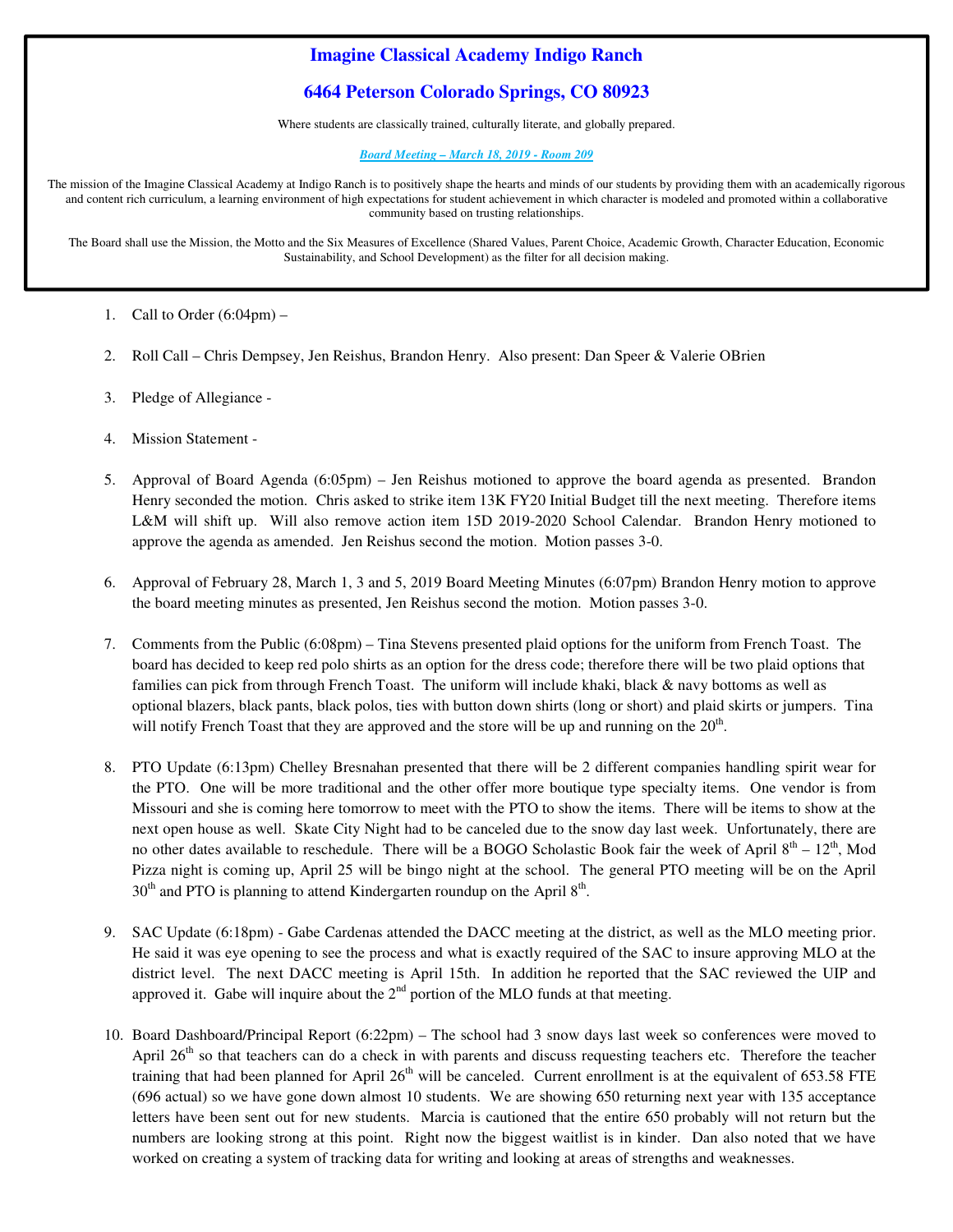- 11. Treasurer/Business Manager Report on Trend (6:27pm) Jen noted that the school has received \$38,500 from the district for MLO funds recently. Waiting for reimbursement of \$24k for ELPA funding. Preschool finances will be separate on different budgets and financial reports beginning July 2019 once the new operating agreement is signed.
- 12. Imagine Schools Inc. Regional Report (6:29pm) Nancy Box reported that instructional classroom visits happened the day following the last board meeting in February. Scott and Dan received additional feedback from the instruction observations; they looked at depth of questioning and saw some well-planned guided reading happening in middle school classrooms as well as improved writing processes. Chris asked about the formal observations for the end of the year. He feels that Scott should not be focusing his time on evaluating the Imagine staff. It may be valuable to have a discussion on feedback but not his job to sit in each classroom on behalf of Imagine. Nancy will discuss this with Scott tomorrow when she visits the school for additional instructional observations.
- 13. Discussion Items
	- a. Count Day Raffle The Board is considering holding a count day raffle, all students enrolled on count day would receive a raffle ticket. The winning ticket would win a vacation. Chris is not sure if a count day raffle is legal but will get with the legal team to discuss. PTO could also possibly sponsor the raffle. Chelley is checking to see if we could go the donation route for this to avoid legal issues.
	- b. Fundraising
		- i. Scoreboards PTO has a list of companies interested in sponsoring items, such as big ticket items like the scoreboard etc. Some are large sports related companies as well as local sporting groups that may be able to provide other smaller ticket items. Chris will find out legal issues and if a foundation would need to be set up for this type of sponsorship.
		- ii. Equipment Robert Mery is providing a list of supplies that will be needed for the new sports program.
	- c. Preschool Operating Agreement Status
		- i. Eric Hall is working on writing the new preschool operating agreement. Our current agreement will stand until the school formally changes the name to Grand Peak Academy on July  $1<sup>st</sup>$ . At that time a percentage of revenue will be added to the agreement.
	- d. Status of Staff Employment Acceptance (6:42pm) All staff that were offered positions for Grand Peak Academy have accepted as of today.
	- e.  $1<sup>st</sup>$  Reading of the Board Policy Manual (6:43pm) Chris has reviewed the entire manual, Mike has reviewed about ¾ and Jen has reviewed all comments. There are some formatting changes and minor issues that were corrected. Chris would like employee sections to say "see employee handbook" and attach it so there is only one manual to manage and update. Six measures of excellence is owned by Imagine, therefore we will change to "Plans for Success" which will reflect academic, economic sustainability and character.
	- f. Status of Employee Manual (6:49pm) Valerie reported that the school has contracted with Guardian HR which is an HR and Employment Law Consulting Service. She has started the process to have them create the new employee manual. This will take approx. 8 weeks to complete and should be ready in time for the new hires that will start July 1<sup>st</sup>.
	- g. Status of Parent/Student Handbook Jen reported that she talked with Chelsea today about the handbook and Chelsea needs the approved calendar and uniform policy. She will probably need carpool procedure specifics for the new building as well so that she can avoid having to change the handbook after we move. Chris suggested getting in touch with the architects to determine how queuing works. Most of the other policies will not change and can transfer over.
	- h. 1<sup>st</sup> Reading of the Uniform Policy Brandon Henry suggested including grey pants or shorts. Stephanie Pontius pointed out that there are so many grey options it might be hard to enforce. Brandon recommended looking at French Toast for a grey option and only allowing that option. Dan mentioned that  $5-8<sup>th</sup>$  is allowed to wear any color polo shirt next year. All grades will be allowed to wear spirit wear daily, including hoodies. Sock tights and leggings must be a solid color in coordinating approved school colors. Leggings are not to be worn as pants; they can be worn under the skirts. Black, Navy, grey or khaki pants for girls and boys each.
	- i.  $2<sup>nd</sup>$  Reading of the BoD/PTO/SAC Communications Agreement (7:13) - No comments or changes for the agreement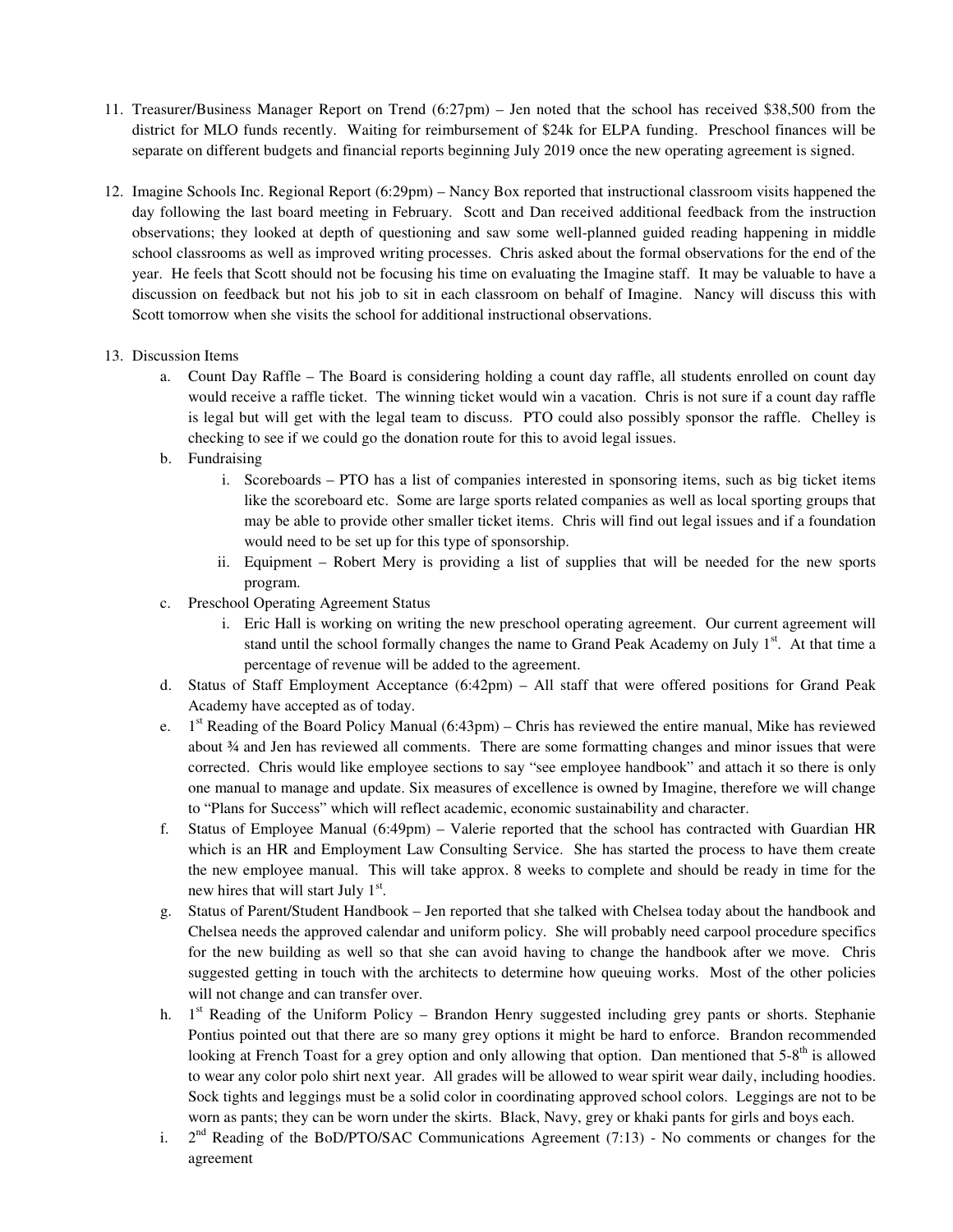- j.  $2<sup>nd</sup>$  Reading of Section 4.8 of the Board Policy Manual (7:13pm) The policy names the following positions as leadership roles with specific minimum hiring requirements: Assistant Principal, Instructional Coach & Business Manager. The policy also lists highly qualified requirements for teachers as holding a BA and successfully completing the PRAXIS test. It was noted that a counselor does not fall under the 3 main hires listing in this manual.
- k. FY20 Initial Budget Deleted
- l. 2019-2020 School Calendar Deleted
- m. Principal/Pre-K Director Annual Evaluation Status Chris Dempsey reminded staff to complete the Principal evaluation
- 14. Vote to Adjourn to Executive Session (7:23pm)
- C.R.S. § 24-6-402(4)(e) Determining positions relative to matters that may be subject to negotiations, developing strategy for negotiations and instructing negotiators, except that discussion of negotiations relating to collective bargaining or employment contracts shall occur in a public meeting, unless an executive session is otherwise allowed.
	- 15. Action Items (7:44pm)
		- a. Anything from Executive Session Requiring a Vote None
		- b. BoD/PTO/SAC Communications Agreement Brandon motioned to approve the agreement as presented. Jen Reishus seconded the motion. Motion approves 3-0.
		- c. Section 4.8 of the Board Policy Manual Professional Support positions Brandon Henry motioned to approve the policy as presented. Jen Reishus seconded the motion. Motion approved 3-0.
		- d. 2019-2020 School Calendar deleted
	- 16. Board Member Communication
		- a. Character Council Representatives next year Chris noted that the board would like to invite some or all of the Character Council Representatives to board meetings next year so that they can be involved and have a say in the process. This allows them to see how the process works and allows the board to hear from the students.
		- b. GPA Update
			- i. Furniture
				- 1. Lockers -
			- ii. Finishes There will be carpet in classrooms, epoxy in bathrooms, polished concrete in the hallways and two (2) white boards in each classroom. Will have a trophy cabinet at the entrance.
		- c. Board Training Status (7:51) Brandon Henry has completed all of the board training modules, therefore we have met another district requirement
			- i. Policy 7.19 Primary/Pre-Primary Education Awaiting Governor Polis decision (have had 2 readings and is ready for approval)
	- 17. Other Business None
	- 18. Adjournment (7:52pm)

## *PARTICIPATION IN MEETINGS:*

*Board meetings are generally a time for the Board to hear from the Principal, other senior administration representatives, and those who are scheduled to make presentations on selected topics. Colorado law prohibits the Board from discussing public business other than during public meetings or executive sessions (see below). Therefore, these public sessions are working sessions of the Board that are intended to provide interaction between Board members and administration in an effort to reach decisions on a wide variety of issues. With rare exception, these meetings are not the best place for initial discussion to take place. New initiatives or proposals should typically be discussed first with administration and a formal proposal prepared for presentation at a time when the item can be scheduled on the agenda. Nevertheless, there are times when the Board is discussing a proposal that certain individuals attending the meeting can provide valuable insight, expertise and perspective to assist the Board in making wise and well-informed decisions. Generally, those involved in bringing forth an idea, and those*